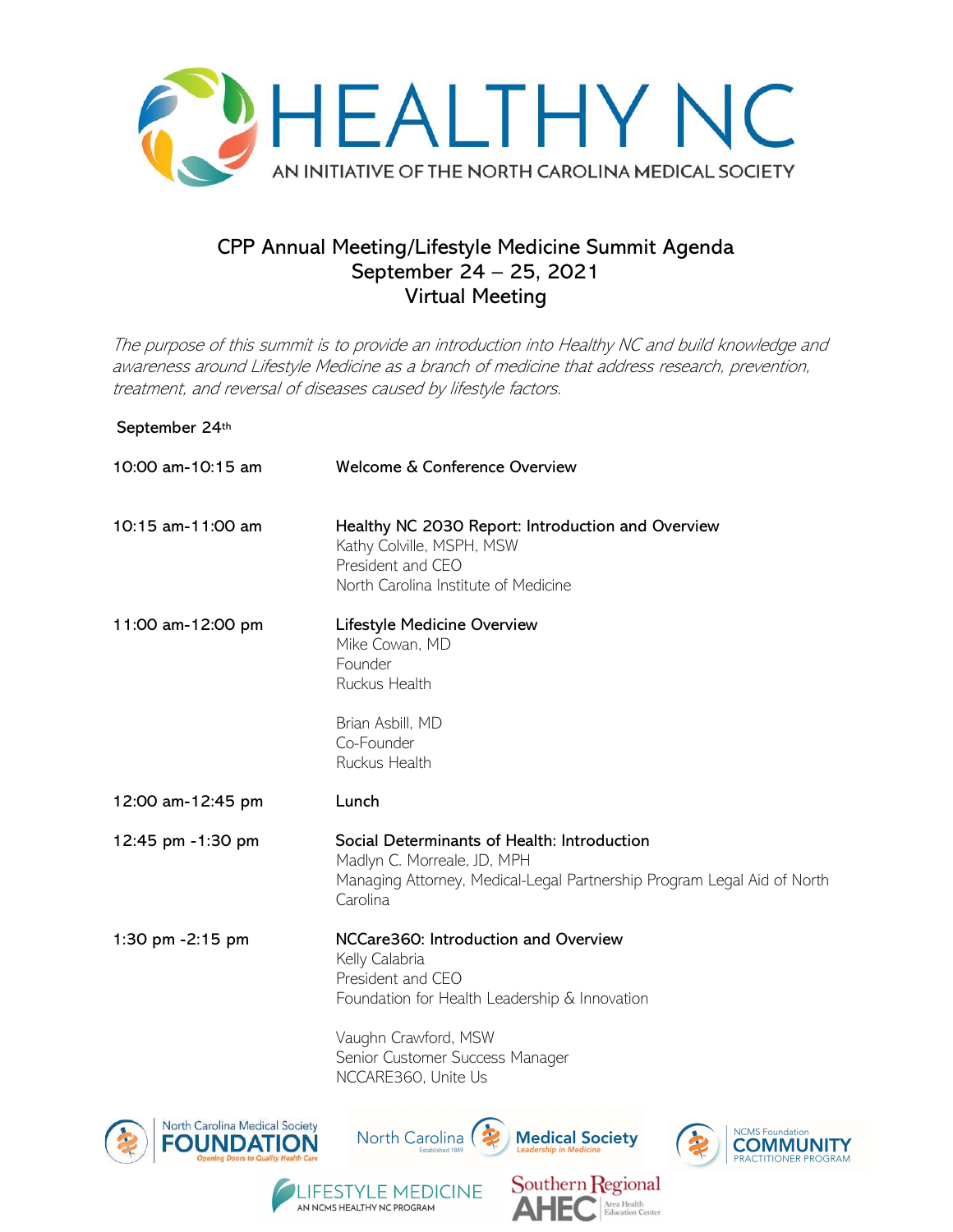

| 2:15 pm -3:00 pm | CPP Project/Data Tracking: Introduction and Overview<br>Bonnie Coyle, MD, MS<br>CEO and Health Director<br>Cabarrus Health Alliance                                                                                 |
|------------------|---------------------------------------------------------------------------------------------------------------------------------------------------------------------------------------------------------------------|
|                  | Franklin Walker, MBA<br>VP Rural Health Systems Innovation<br>North Carolina Medical Society Foundation                                                                                                             |
| 3:00 pm-3:15 pm  | <b>Break</b>                                                                                                                                                                                                        |
| 3:15 pm- 4:00 pm | Introduction to Culinary Medicine<br>Joseph Skelton, MD, MS, FAAP, FTOS<br>Director of Brenner FIT®<br>Professor in Department of Pediatrics and Department of Epidemiology and<br>Prevention<br>Institution?       |
|                  | Melissa Moses, MS, RD, LDN<br>Brenner FIT® Program Manager and Registered Dietitian, Wake Forest<br><b>Baptist Health</b>                                                                                           |
| 4:15 pm- 5:00 pm | Optional session: Cooking Demonstration<br>Joseph Skelton, MD, MS, FAAP, FTOS<br>Director of Brenner FIT®<br>Professor in Department of Pediatrics and Department of Epidemiology and<br>Prevention<br>Institution? |
|                  | Melissa Moses, MS, RD, LDN<br>Brenner FIT® Program Manager and Registered Dietitian, Wake Forest<br><b>Baptist Health</b>                                                                                           |



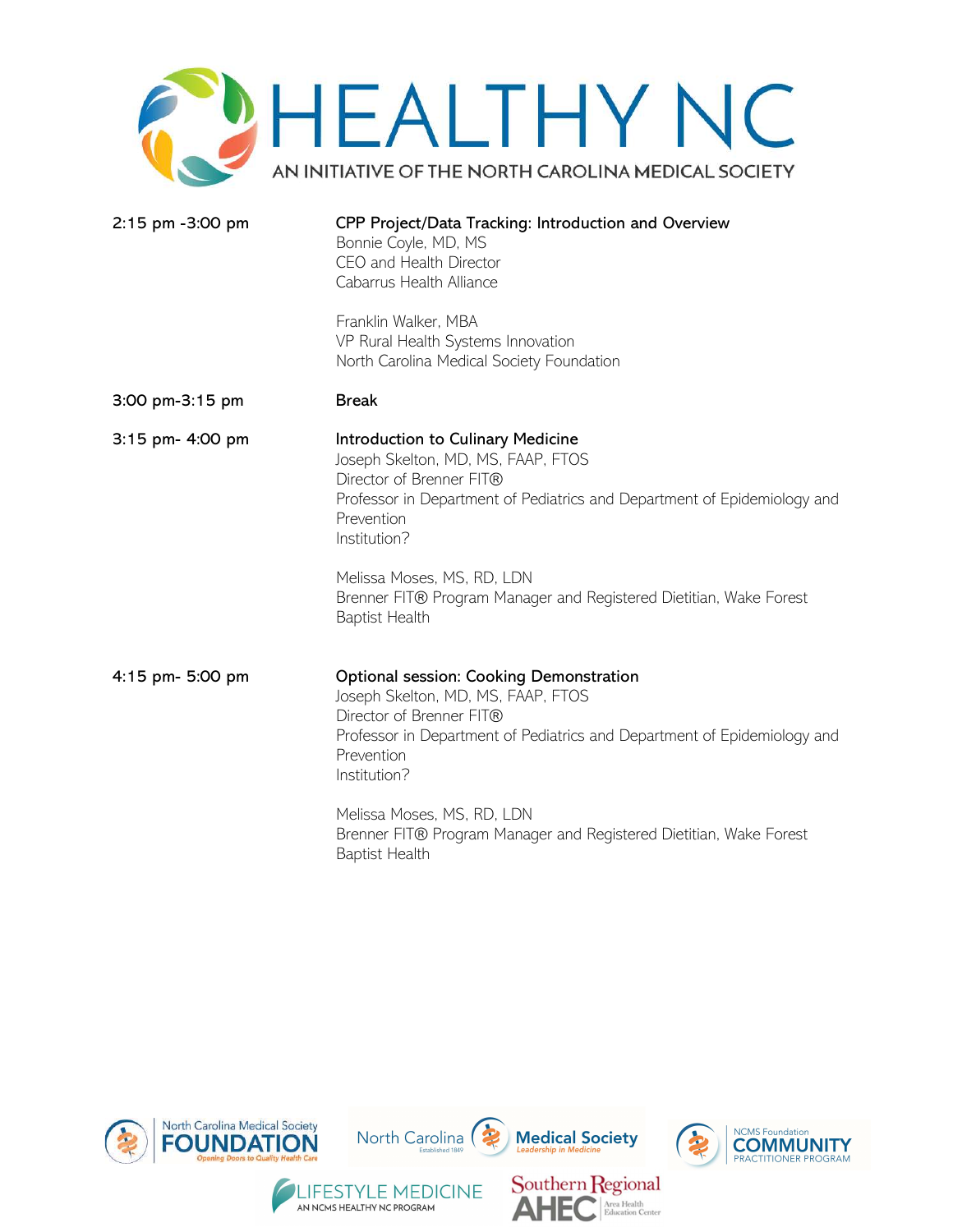

#### September 25th

9:00 am -10:00 am The Six Pillars and a Deeper Dive into Plant-based Eating Bonnie Coyle, MD

Health Director Cabarrus Health Alliance

#### 10:00 am-12:00 pm Breakout sessions:

# BREAKOUT1 10:00 am-10:55 am

#### Exercise is Medicine

David C. Nieman, DrPH, FACSM, Professor, Department of Biology, Appalachian State University Director of the Human Performance Laboratory North Carolina Research Campus

#### Precision Nutrition for Brain Health and Cancer Prevention

Carol L. Cheatham, PhD Associate Professor of Psychology & Neuroscience University of North Carolina at Chapel Hill

Stephen D. Hursting, PhD, MPH Director, UNC Nutrition Research Institute and AICRC/WCRF Distinguished Professor, UNC Department of **Nutrition** 

#### BREAKOUT 2 11:00 am - 12:00 pm

#### Lifestyle Medicine Prescriptions

Andrew Nance, MD, DipABLM Physician Lead Cabarrus County Population Health

#### Behavioral Change Strategies/Action Plan Development

Amy E. Wilson, MD, DipABLM Medical Director Community Care Clinic of Rowan County

Jenn West Program Manager Rowan County Health Department

Area Health<br>Education Center

Greg Stewart Public Health Educator, Community Engagement Specialist Cabarrus Health Alliance



AN NCMS HEALTHY NC PROGRAM

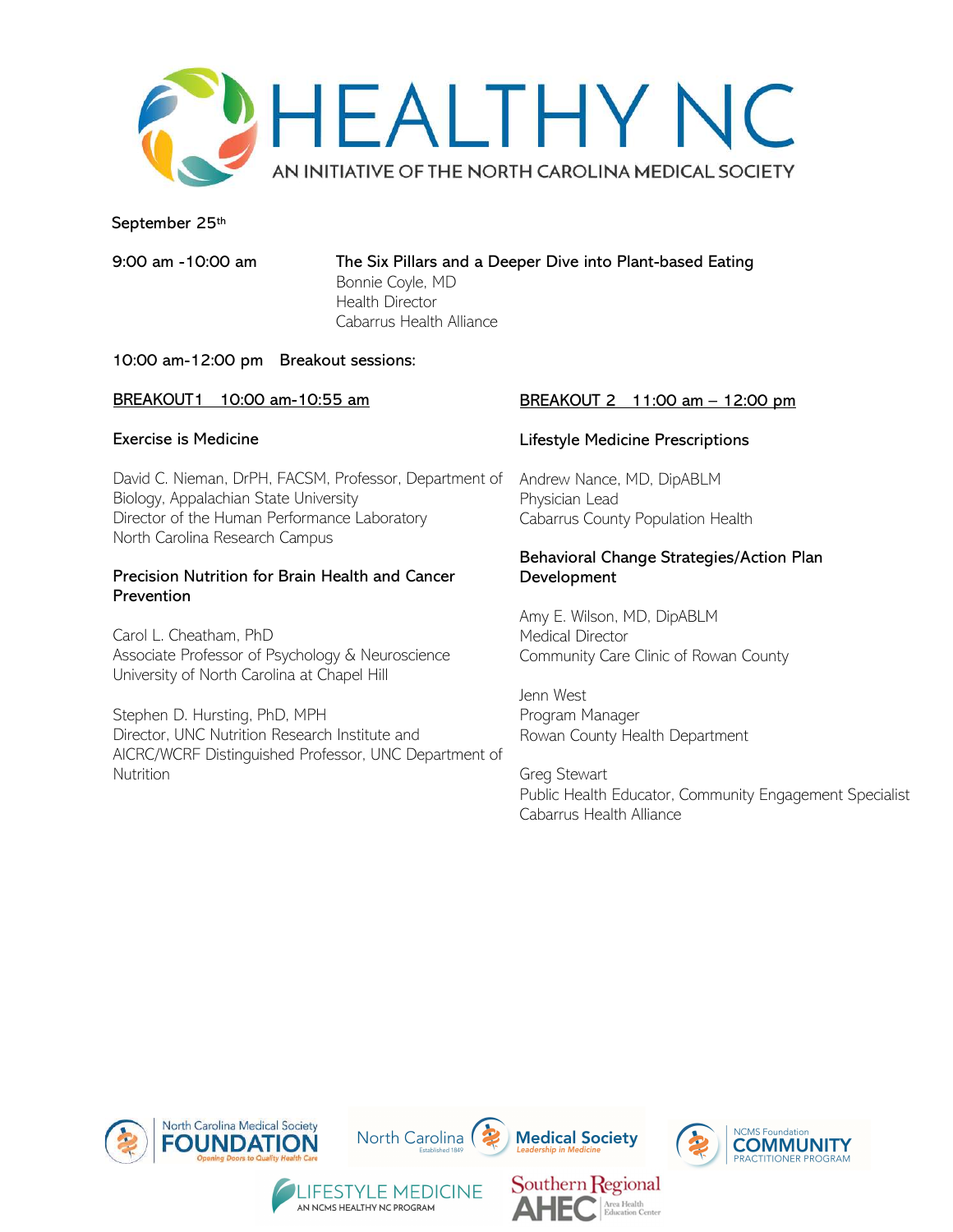

12:00 pm -1:00 pm Lunch

 1:00 pm -2:00 pm Lifestyle Medicine in Practice: Innovative Practice Models Moderator: Alicia McDaniel, MPH Healthy Living Director Cabarrus Health Alliance

> Panelists: Andrew Nance, MD, DipABLM Physician Lead Cabarrus County Population Health

Amy E. Wilson, MD, DipABLM Medical Director Community Care Clinic of Rowan County

Jenn West Program Manager Cabarrus Health Alliance

Megan Lambeth, MD Carteret OB Centering Pregnancy

2:00 pm – 3:00 pm MC Community Resources Panel Moderator: Erin Shoe, MPH Deputy Public Health Director Cabarrus Health Alliance

> Guests: Shiv Patil, MD, MPH, BC-ADM, FAAFP, Diplomate of ABOM Assistant Professor & Associate Director of Research Department of Family Medicine Brody School of Medicine, East Carolina University (DPP)

Margaret White Registered Dietician Centralina Area Agency on Aging

Jomari Torres, MD Cabarrus Health Alliance Reach out and Read

AN NCMS HEALTHY NC PROGRAM

## 3:15 pm -3:30 pm Conference Summary & Adjourn





Area Health<br>Education Center